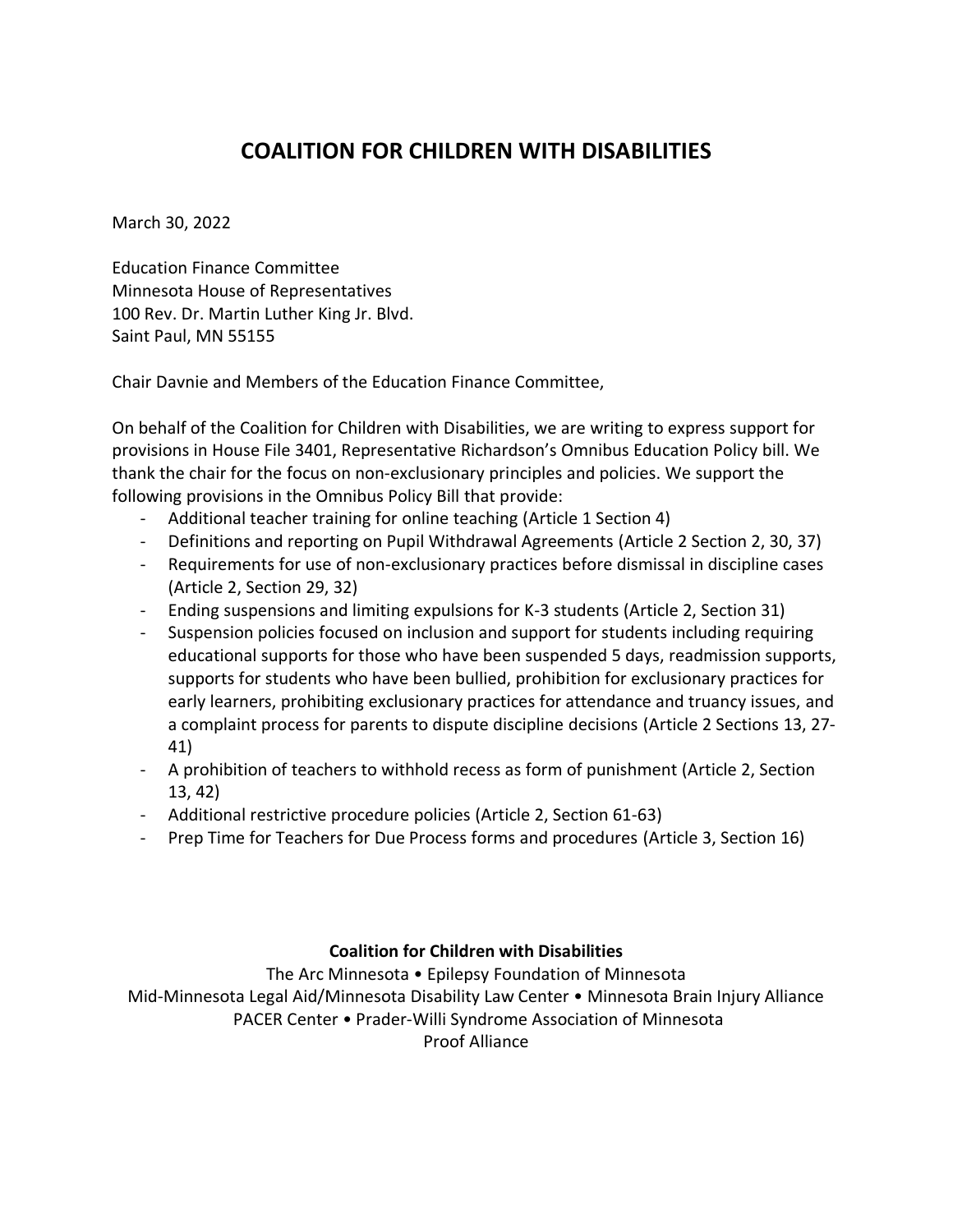# **HSLDA**

#### **Home School Legal Defense Association**

| <b>PRESIDENT</b>      | J. Michael Smith, Esq. CA, DC, VA        |
|-----------------------|------------------------------------------|
| <b>VICE PRESIDENT</b> | James R. Mason III, Esq. OR, DC          |
| <b>SENIOR COUNSEL</b> | Scott A. Woodruff, Esq. VA, MO           |
|                       | Darren A. Jones, Esq. CA, DC             |
|                       | Michael P. Donnelly, Esq. MA, NH, WV, DO |
| <b>ATTORNEY</b>       | Thomas J. Schmidt, Esq. CA               |
|                       | Peter K. Kamakawiwoole, Esq. MO, VA      |
|                       | Daniel T. Beasley, Esq. CA, WI           |
|                       | Amy R. Buchmeyer, Esq. WI                |
| <b>OF COUNSEL</b>     | Mary E. Schofield, Esg. CA               |
|                       | Tom Sanders, Esq. TX                     |
|                       |                                          |

Testimony for: Minnesota House Education Finance Committee From: Amy R. Buchmeyer, HSLDA Staff Attorney Date: March 30, 2022 Re: HF 3041

Dear Chair Davnie and Members of the Education Finance Committee,

By way of introduction, the Home School Legal Defense Association (HSLDA) is a national organization committed to protecting the fundamental constitutional right of parents to direct the education and upbringing of their children. With over 106,000 member families, including over 2,000 in Minnesota, we are the world's largest homeschool advocacy organization.

## **On behalf of those families, HSLDA opposes the addition of "ethnic studies" as a required subject listed under Sec.120A.22, subdivision 9, MN Statutes, found on line 23.5 of HF 3401.**

Minnesota's compulsory school attendance law states that parents have the primary responsibility for ensuring that a child acquires the knowledge and skills essential for effective citizenship. If this is true normally, it is doubly so when a parent exercises their constitutional right to educate their child at home.

Homeschooling parents have a right and a duty to provide the best education for their children. Adding additional course requirements unnecessarily burdens the exercise of that right. Many parents choose homeschooling because it provides the flexibility to tailor a curriculum to meet their child's individual needs. Additional course requirements create further hurdles for parents, limiting their ability to adjust to their student's unique interests. Failure to comply with this new requirement would be a violation of the compulsory attendance law. Homeschools do not look like public or private schools—nor should they. Forced standardization and conformity stifles the very flexibility from which homeschooled children benefit.

When educating their own child, a parent agrees to meet the basic requirements listed in the compulsory school attendance statute, including four broad subject areas: basic communication skills including reading and writing, literature, and fine arts; mathematics and science; social studies including history, geography, economics, government, and citizenship; and health and physical education.

"Ethnic studies" is out of place as a fifth category on this list. It is not as broad as the other subject areas and more accurately fits under the social studies category. There are other, more appropriate places in the statute to list ethnic studies as a requirement, and they are already listed in this bill under the provisions for public school students.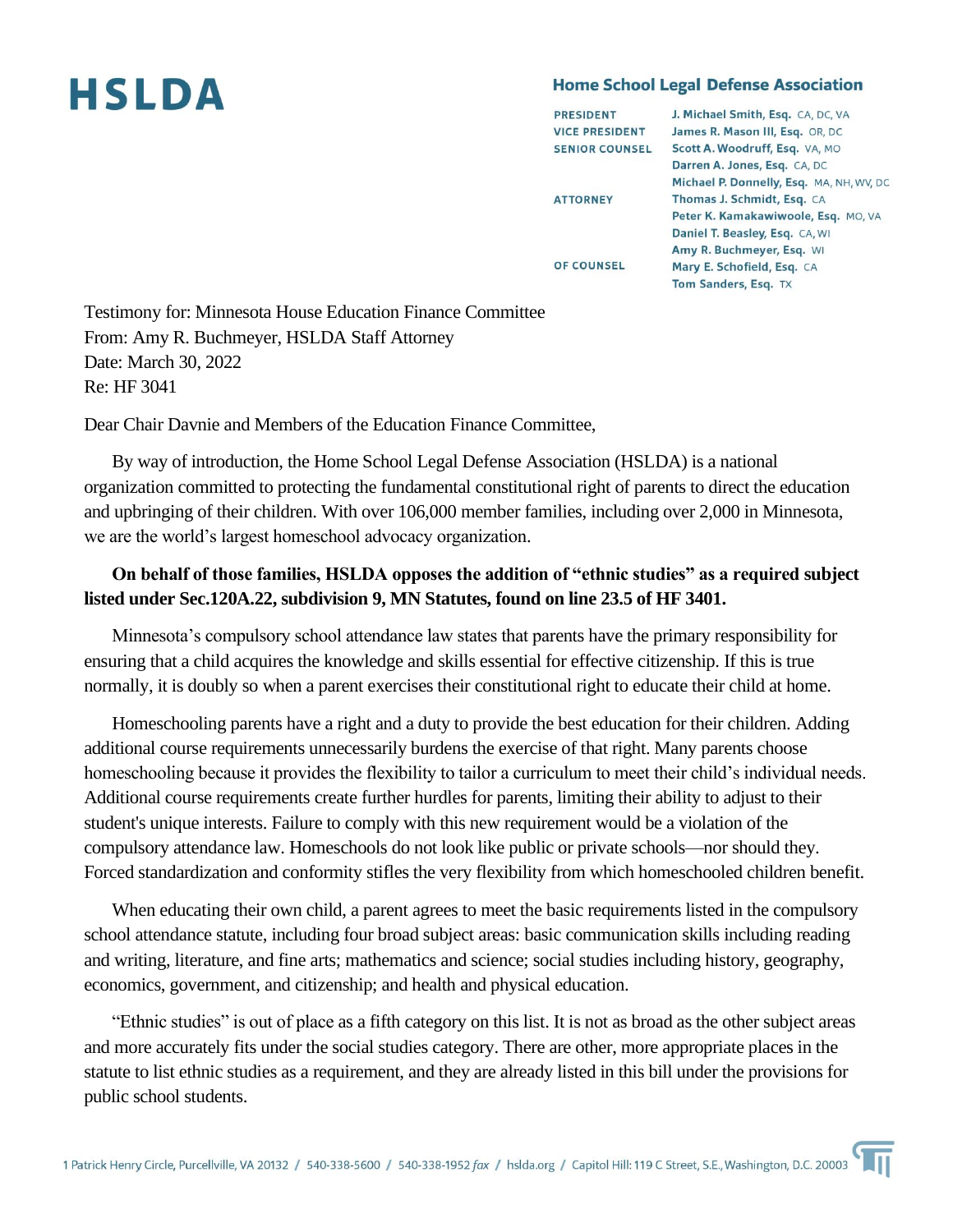*HSLDA Written Testimony HF 3401 3/30/2022 Page 2 of 2*

The addition of another required subject to Sec. 120A.22 undermines the purpose of the statute and prevents parents who have taken responsibility for their children's education from fully exercising their authority to educate their children in effective citizenship as they see fit.

Therefore, we ask you to remove line 23.5.